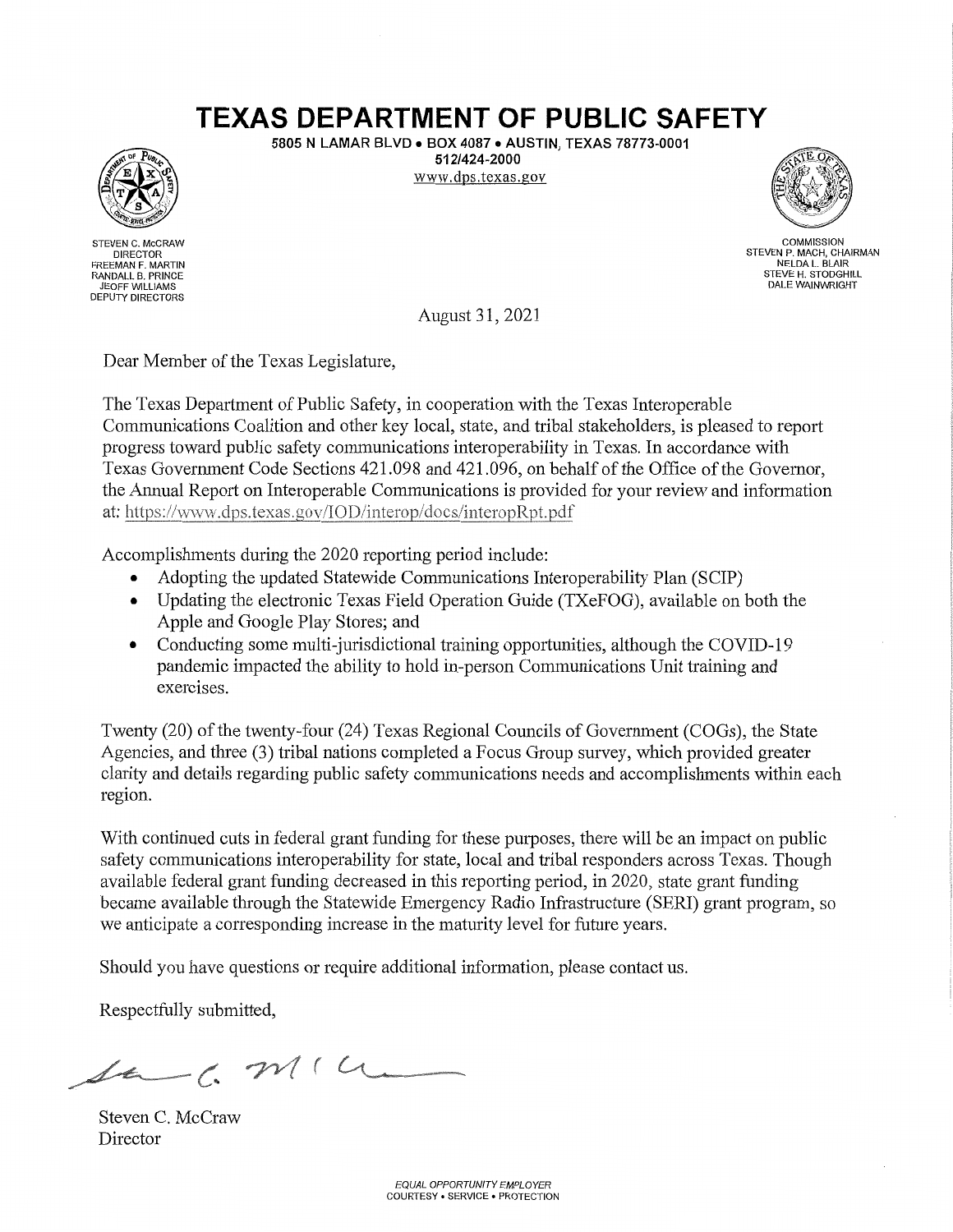# **Fiscal Year 2021 Report on Interoperable Communications to the Texas Legislature as required by:**

**Texas Government Code 421.098**

**Texas Government Code 421.096**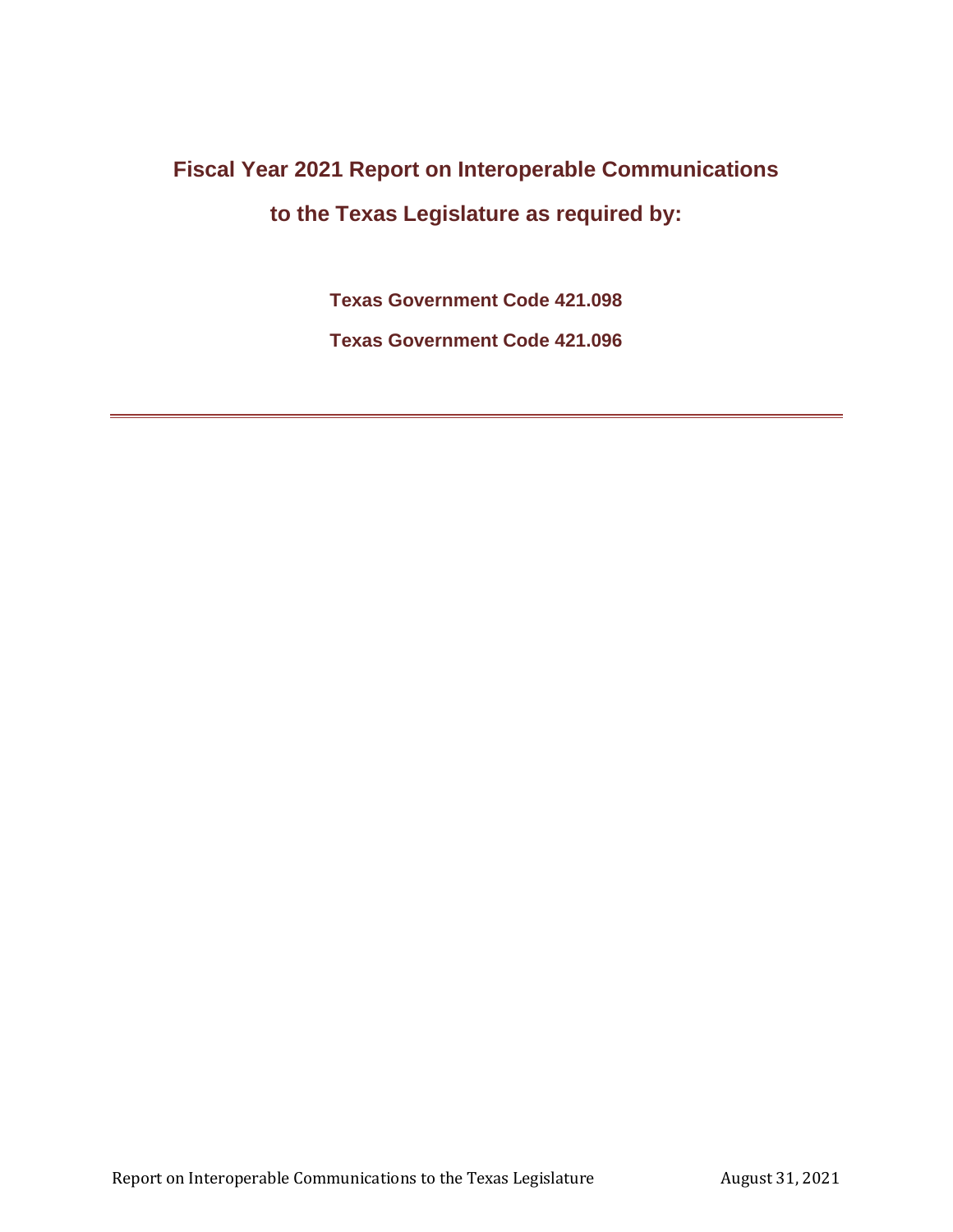## **EXECUTIVE SUMMARY**

Per Government Code 421.098, the Office of the Governor shall provide an annual report to the Legislature a report on the status of interoperable communications in Texas. The citizens of Texas rely on and expect emergency responders to arrive quickly to a scene and be ready to help them during a day-to-day incident or emergency. Texans are fortunate to have an impressive force of over 5,300 emergency response agencies that respond daily to emergencies and life-threatening incidents throughout Texas. Public safety communications systems provide emergency responders<sup>1</sup> across Texas and the nation to perform their missioncritical duties – saving the lives and property of Texans. Decades of focused funding have greatly improved the state of interoperability in Texas; however, there are still some areas with inadequate and unreliable systems.

The 2021 Legislative Report highlights the planning, effectiveness, funding, accomplishments, and challenges of interoperable communications activities completed in Texas during 2020; reported by the Texas Statewide Interoperability Coordinator's Office at the Texas Department of Public Safety, state agencies, regional Councils of Governments, and Tribal Nations through the annual Focus Group survey reports.

Overall, in 2020 the counties in Texas reported a decrease in the Level of Interoperability from 3.85 to 3.82, likely due to a decrease in federal grant funding, natural disasters, and operational/technical challenges in specific areas of the State.

Though the Level of Interoperability and the federal grant funding decreased, the State program had some significant accomplishments to report, including:

- Adopted the updated Statewide Communications Interoperability Plan (SCIP)
- Awarded a Statewide Emergency Radio Infrastructure (SERI) grant of \$1.161M to develop a Radio over IP system of systems interconnection network

The State experienced unprecedented challenges in 2020, including the COVID-19 pandemic, which had many agencies tasking their communications personnel to provide connectivity first for COVID testing sites, and then preparing for COVID vaccine distribution sites.

 $1$  The term 'emergency responders' refers to persons from the broad public safety and first responder community, including but not limited to: law enforcement, fire, emergency medical services, emergency management, transportation, public works, and hospitals.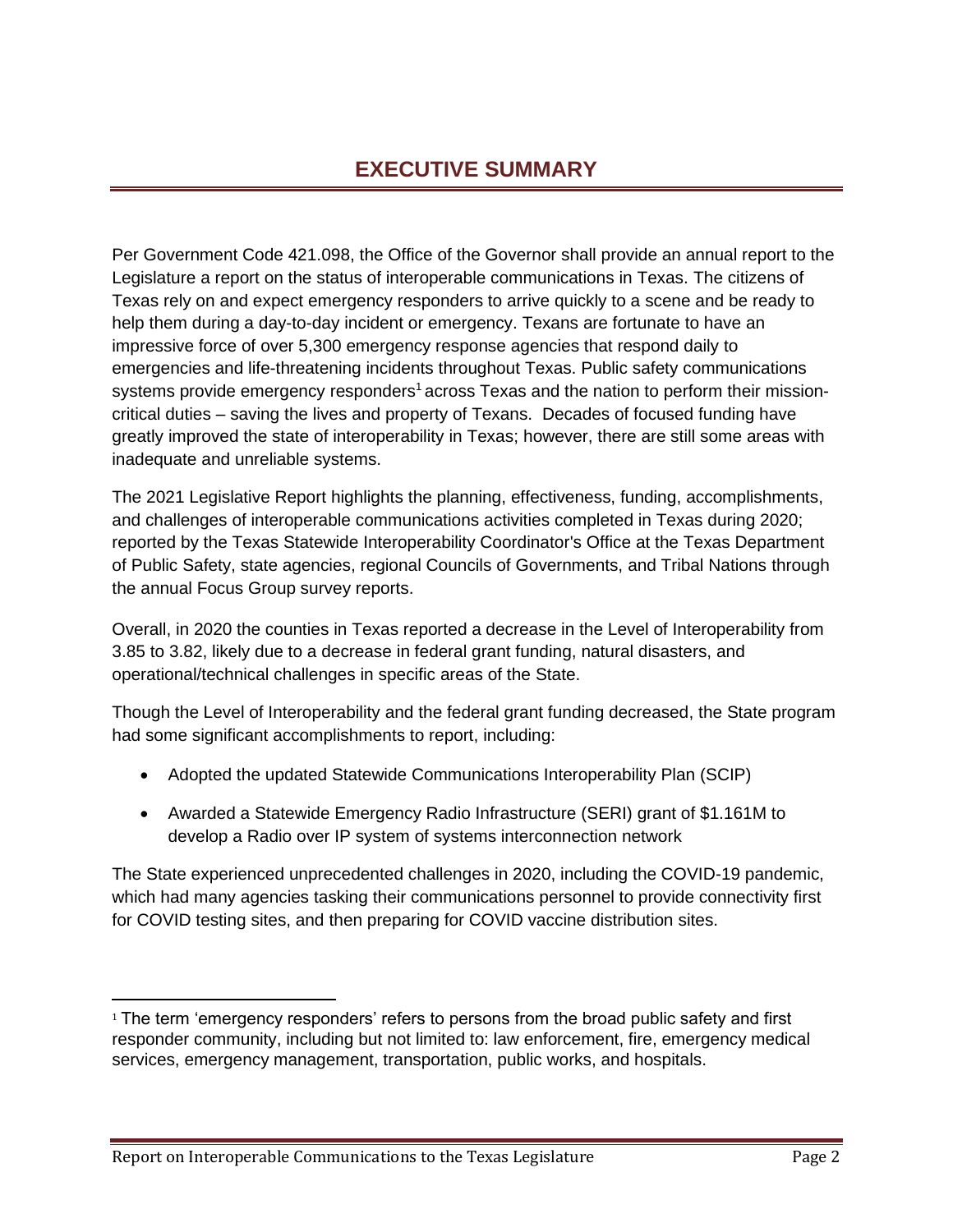## **CONTENTS**

| The Current Status of Voice Communications Interoperability in Texas 5          |  |
|---------------------------------------------------------------------------------|--|
|                                                                                 |  |
|                                                                                 |  |
|                                                                                 |  |
| Appendix A: Voice Radio Communications Interoperability Levels Across Texas  10 |  |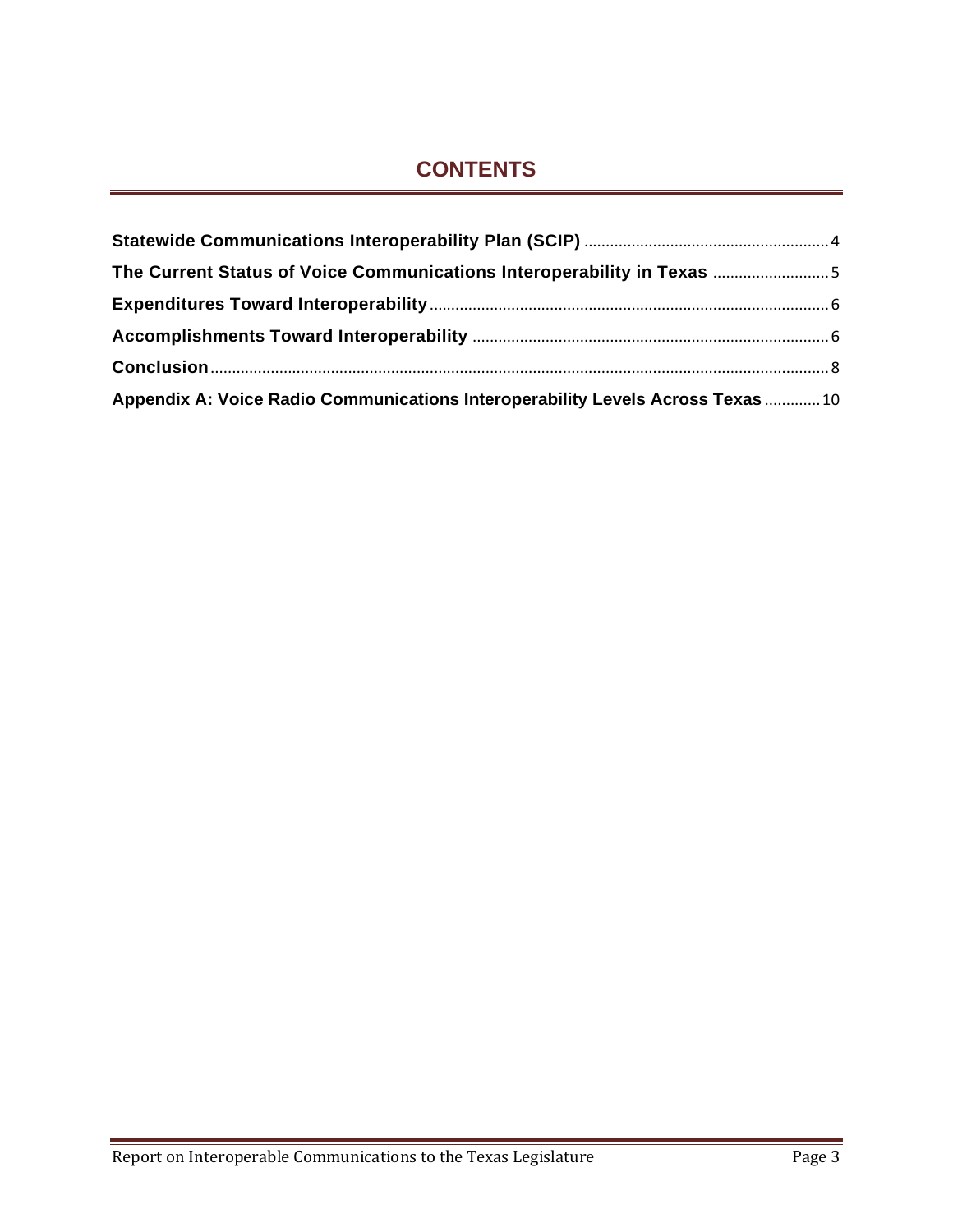## <span id="page-4-0"></span>**Statewide Communications Interoperability Plan (SCIP)**

The Statewide Communications Interoperability Plan (SCIP) is a tool developed by the U.S. Department of Homeland Security (DHS). It is used across the nation to assist the public safety community by identifying goals and initiatives to improve public safety communications with input from local, state, tribal, and federal stakeholders. The SCIP document started in 2007 as a requirement in the DHS grant process and has continued as a best practice.

The Texas Statewide Interoperability Coordinator (SWIC), in consultation with the Texas Interoperable Communications Coalition (TxICC), works jointly on public safety communications interoperability planning and policy. The TxICC is specifically constituted to examine communication issues across Texas and identify cohesive solutions to address them through the SCIP. The TxICC established a SCIP Executive Council (SEC) consisting of one delegate from each Council of Governments (COG) region, the three Tribal Nations, and one State Agency representative to serve as the official delegates of the TxICC.

TxICC representatives use the SCIP to help their respective communities improve public safety communications. The SCIP prioritizes resources, strengthens governance, and educates and informs local, Tribal, and State elected officials and stakeholders of the importance of public safety communications and the need to continue funding it.

On a routine basis, the Texas SWIC Office conducts a workshop to review existing goals and initiatives, develop new initiatives, and set priorities for the following year. The TxICC holds its annual conference to review and vote on proposed updates to the SCIP and discuss other public safety communications issues and updates.

The latest version of the SCIP may be found on the Texas Department of Public Safety website.

**Communications is the fundamental capability within disciplines and jurisdictions that practitioners need to perform the most routine and basic elements of their job functions. Agencies must be operable, meaning they must have sufficient wireless communications to meet their everyday internal and emergency communication requirements before they place value on being interoperable, i.e., able to work with other agencies. Communications interoperability is the ability of public safety agencies (police, fire, EMS) and service agencies (public works, transportation, hospitals, etc.) to talk within and across agencies and jurisdictions via radio and associated communications systems, exchanging voice, data and/or video with one another on demand, in real-time, when needed, and when authorized. It is essential that public safety has the intraagency operability it needs, and that it builds its systems toward interoperability**. Source: Target Capabilities List, [www.DHS.gov,](http://www.dhs.gov/) 29

#### <https://www.dps.texas.gov/IOD/interop/docs/texasSCIP.pdf>

#### **Regional Interoperability Communications Plans**

In 2011, the TxICC initiated Regional Interoperability Communications Plans (RICP) to document public safety communications needs, create a technical implementation and migration plan, and identify the associated costs to meet those unique needs within each COG. Each COG/Tribe maintains and reviews the plans regularly. Through their annual Regional Focus Group Workshop, COGs and Tribes bring together public safety responders to discuss and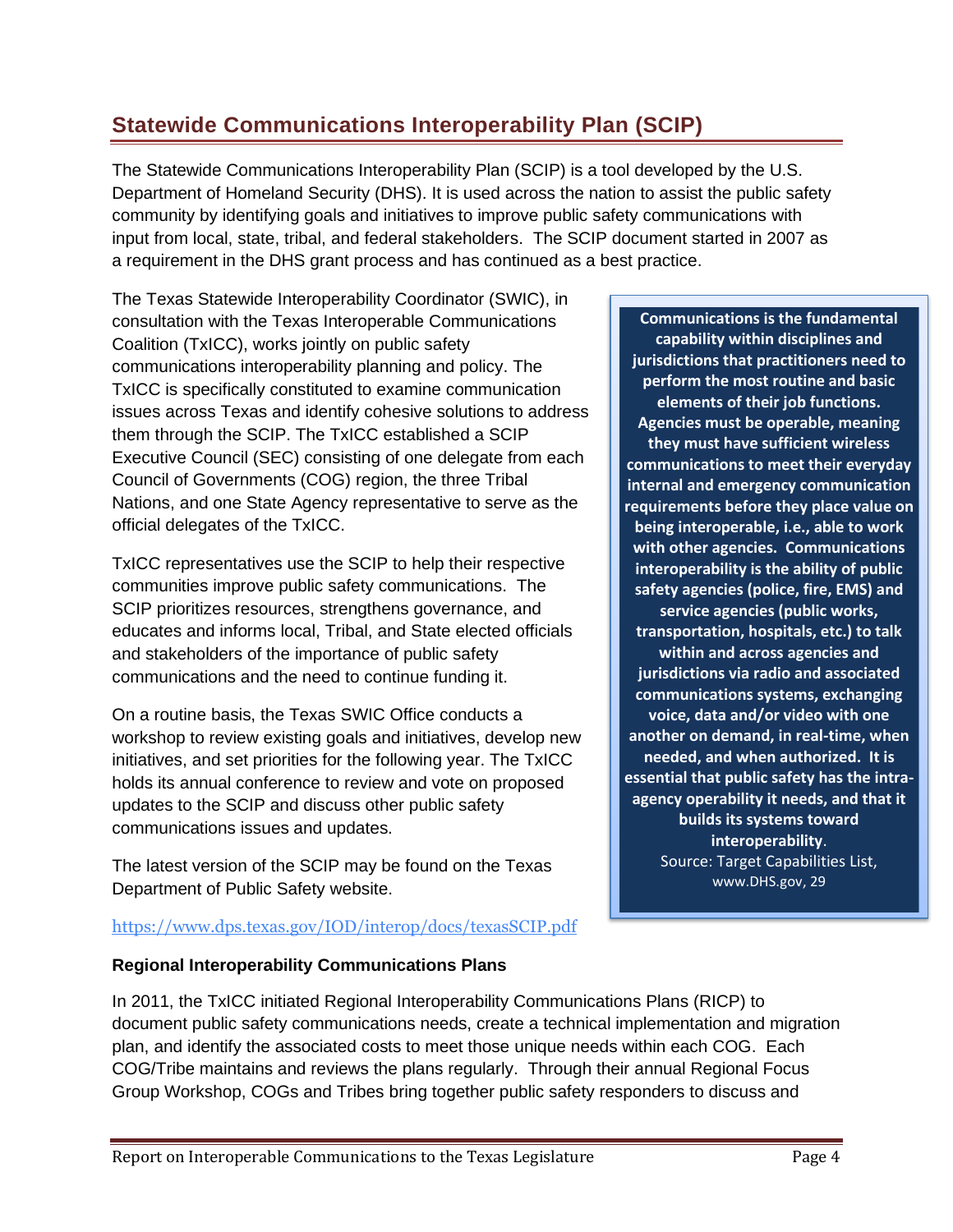document progress on their RICPs and the SCIP, as well as priorities, accomplishments, challenges, and needs.

The SWIC Office partners with the U.S. Department of Homeland Security to hold workshops to review and update RICPs. Since 2017, fourteen COGs and all three Tribes have conducted workshops to update their regional plans.

## <span id="page-5-0"></span>**The Current Status of Voice Communications Interoperability in Texas**

The Texas Statewide Communications Interoperability Maturity Model is based on the SAFECOM Interoperability Continuum.<sup>2</sup> The model outlines the evolution from the lowest level to the highest level of communications interoperability. In Appendix A, the map of Texas highlights the status of each county regarding their level of interoperability in the "Voice Technology" lane of the model. As the map indicates, in 2020, Texas is reporting a level of 3.82 (Mid-Range) on the Voice Communications lane of the Maturity Model. This level is a decrease in maturity from 3.85 reported in the Fiscal Year 2020 Report on Interoperable Communications. Several factors contributed to the decline, including a reduction in federal grant funding, natural disasters, and operational/technical challenges in specific areas of the State.

| <b>Texas Statewide Communications</b>                 |  |  |  |  |  |
|-------------------------------------------------------|--|--|--|--|--|
| <b>Interoperability Maturity Model Color Codes:</b>   |  |  |  |  |  |
| Level One (least interoperable)  O Counties           |  |  |  |  |  |
|                                                       |  |  |  |  |  |
|                                                       |  |  |  |  |  |
|                                                       |  |  |  |  |  |
| Level Five (most interoperable) 87 Counties           |  |  |  |  |  |
|                                                       |  |  |  |  |  |
| <b>Average Statewide Interoperability Level: 3.82</b> |  |  |  |  |  |

\_\_\_\_\_\_\_\_\_\_\_\_\_\_\_\_\_\_\_\_\_\_

<sup>2</sup>https://www.cisa.gov/publication/interoperability Through collaboration with emergency responders and elected officials across all levels of government, SAFECOM works to improve emergency response providers' inter-jurisdictional and interdisciplinary emergency communications interoperability across local, regional, tribal, State, territorial, international borders, and with federal government entities.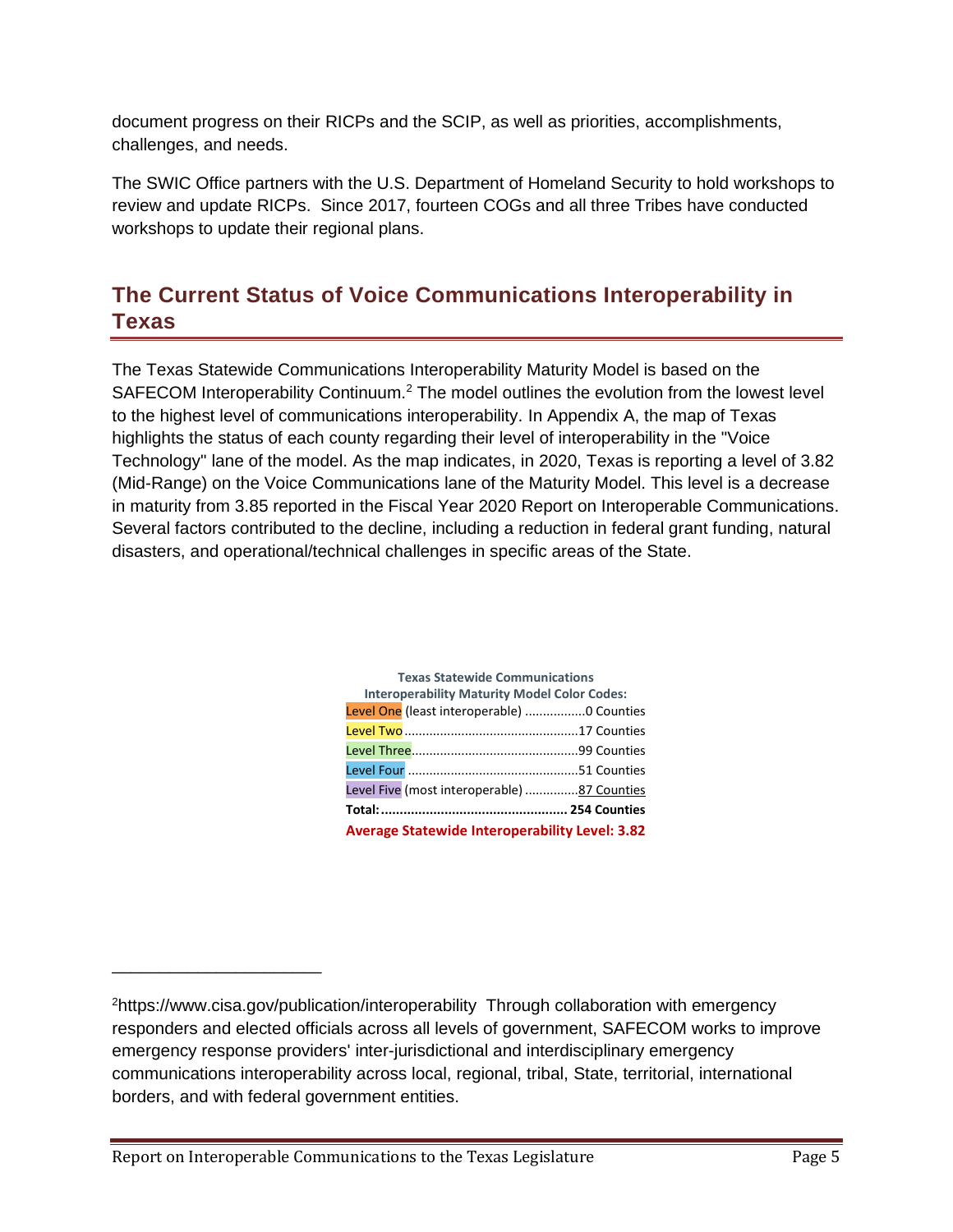## <span id="page-6-0"></span>**Expenditures Toward Interoperability**

The Office of the Governor's Homeland Security Grants Division allocated Texas jurisdictions State Homeland Security grant funding of \$7,457,470.96 in 2020 to spend towards projects and equipment for interoperable emergency communications. Projects range from constructing towers and updating microwave equipment to purchasing radio equipment and accessories.

The decade's long trend of decreased DHS Homeland Security grant funding continued in the amounts awarded in 2020, where Texas realized a funding decrease of over \$493K from the previous year. This decrease is a contributing factor to the continued drop in the average interoperability level.

The Office of the Governor's Homeland Security Grants Division allocated Texas jurisdictions Justice Assistance Grants (JAG) funding of \$1,956,838.91 in 2020 to spend towards radios, accessories, and receiver/transmitting communications equipment. JAG grants have not previously been reported but do provide funding for emergency communications equipment.

Grant purchases for communication equipment are forwarded to the SWIC Office for review to ensure alignment with SCIP goals and initiatives.

## <span id="page-6-1"></span>**Accomplishments Toward Interoperability**

Representatives from the Texas emergency response community have worked together as the Texas Interoperable Communications Coalition (TxICC) to overcome the identified communications challenges since 2007. The TxICC is the State interoperability governance body responsible for planning and overseeing emergency communications interoperability throughout Texas. Outlined below are some achievements reported through the TxICC, TxDPS, and across the State in 2020.

#### **TxICC / Statewide Accomplishments**

- Updated and approved the Texas SCIP by conducting a SCIP Workshop coordinated with the SCIP Executive Council (SEC)
- Updated the Texas Statewide Interoperability Channel Plan (TSICP)
- The SWIC Office conducted various stakeholder engagements and activities:
	- o Processed 62 TSICP Memorandums of Understanding (MOUs) defining interoperable communications protocols
	- o Approved 153 grant-funded communications equipment requests
- Conducted the TxICC Update Webinar, SCIP Workshop, TxICC Cybersecurity Webinar, State Agency Meetings, and four RICP Workshops
- Updated the electronic Texas Field Operation Guide (TXeFOG), available on Apple and Google Play Stores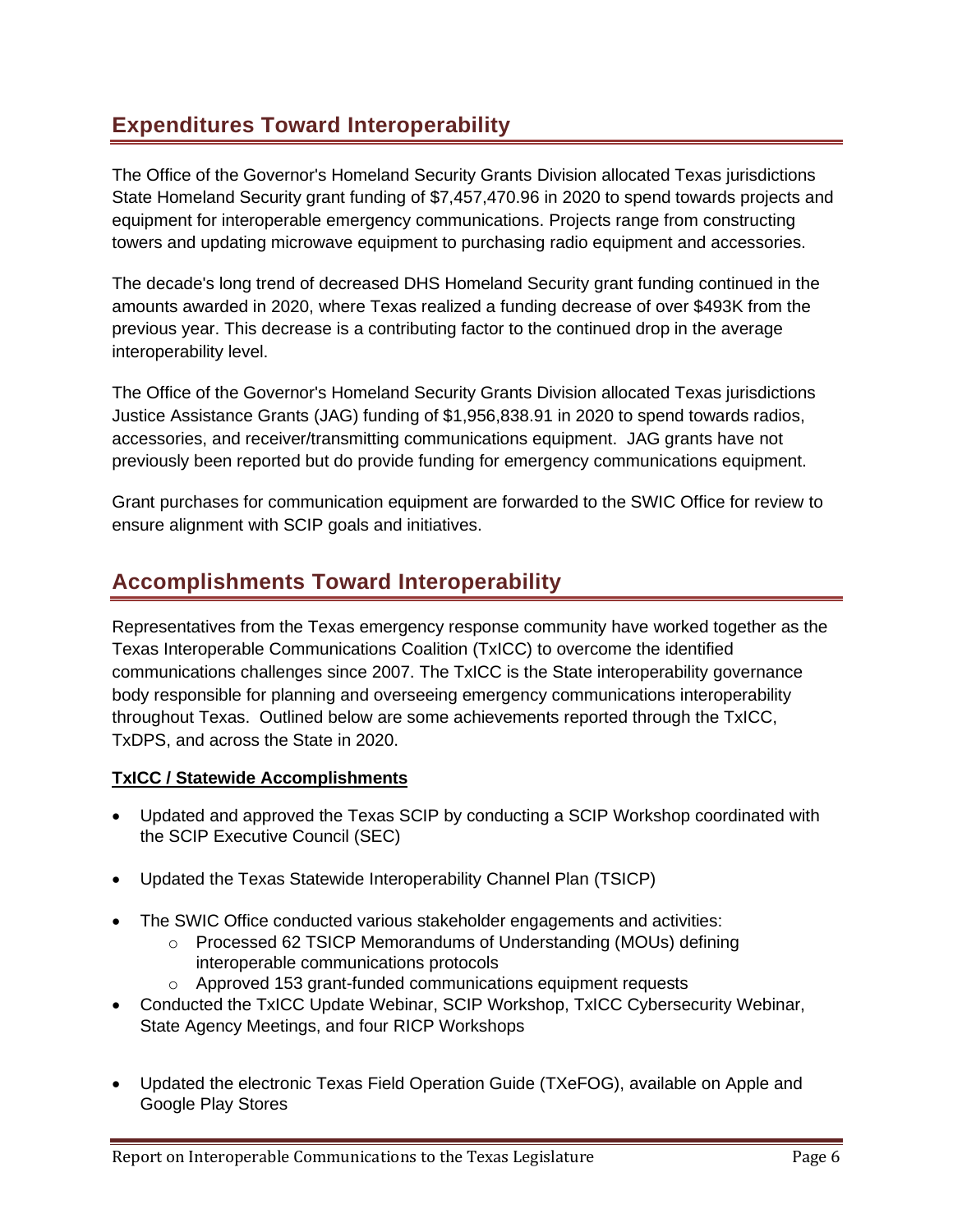- State Agencies improved their communications capabilities:
	- $\circ$  TxDOT added two towers/sites in Corpus, one (1) in George West, four (4) in Bexar County, one (1) at Texas State University, for a total of five (5) new towers built, and one (1) site in Edna on TXWARN. One (1) TxDOT district is upgrading communications, including mobile radios and quantar repeater replacements.
	- o TxDPS has added radio equipment on Regional Radio Systems; a GATRRS site in Odessa, a TXWARN site in Madisonville, and a Randal County trunked site. 80% of quantar repeater replacements to GTRs have been completed, 75% of the Gold Elite console replacements with MCC7500 consoles have been completed, and DPS partnered with GATTRS to revive a SOW with portable trunked capabilities.
	- $\circ$  LCRA added three (3) towers and six (6) console radios in Guadalupe county, and six (6) console radios were added to the P25 system in Sequin.

#### **TxDPS Communications Emergency Operations Team (CEOT) Accomplishments for 2020**

Completed four (4) deployments supporting TxDPS Task Force and Special Operations:

- COVID-19 Louisiana Border security, at IH10 and IH20, 4/5/20 through 4/28/20
- George Floyd Riots Operation, at Houston Stockyard, 05/29/20 through 6/5/20
- George Floyd Funeral Operation, at Houston NRG Stadium, 6/9/20
- NASCAR Operation, at Texas Motor Speedway, 10/22/20 through 10/25/20

#### **Communications Training Courses offered by TxDPS and DHS/ECD in 2020**

- One (1) Communications Technician class
- One (1) Incident Tactical Dispatcher class
- One (1) Auxiliary Communications class
- One (1) Communications Technician Train-the-Trainer class

#### **Communications Exercises coordinated with TxDPS in 2020**

Communications Exercises (COMMEX) provides experiential learning based on disaster and critical incident scenarios.

- Texas A&M Winter Institute in College Station technology and application exercise focusing on information/data sharing
- COMMEX in Florence functional exercise for completion of Communications Position Task Books. Position task books identify previous experience that is evaluated to obtain State credentialing.
- Search and Rescue and Air Operations Exercise (SARX/AIRX) in Conroe exercise provided search and rescue personnel experience in coordinating with air operations

#### **Strategic Advisory Groups (SAGs)**

SAGs are comprised of representatives from the TxICC and are established to achieve goals and initiatives outlined in the SCIP. Selected accomplishments from each of the SAGs are summarized below: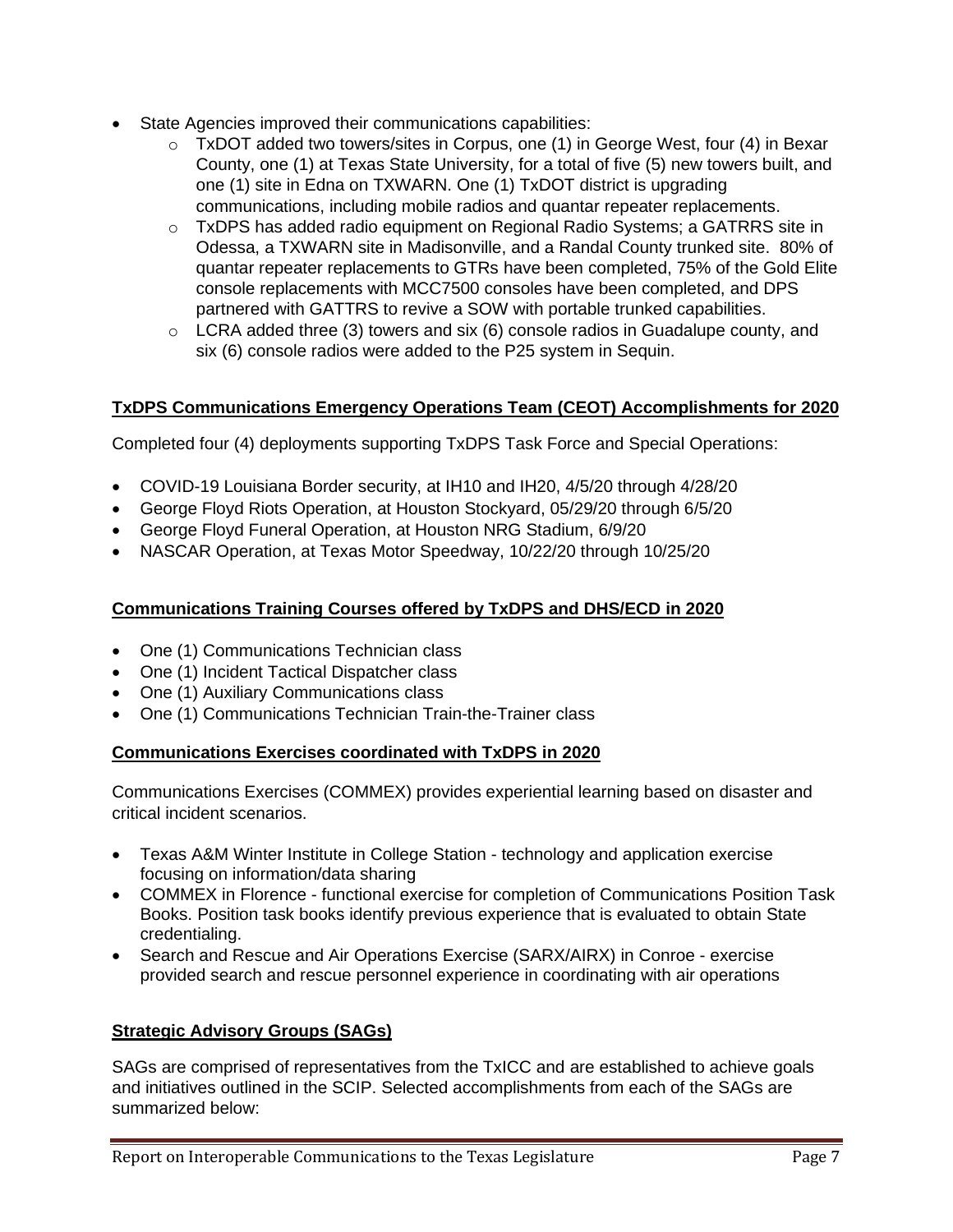#### **Texas Statewide Interoperable Channel Plan (TSICP) SAG**

The Texas Statewide Interoperable Channel plan was updated in 2020. Changes to the plan include removing the section on Mobile Satellite Phones after this responsibility followed the move of the Texas Division of Emergency Management. Other updates include correcting UAS Coordination channel 7AG68D and updating the Statewide Radio ID plan to migrate the assignment for the 4M ID range to include ETCOG and DETCOG.

#### **Radio over Internet Protocol SAG**

The Radio over Internet Protocol (RoIP) SAG developed and applied to the Statewide Emergency Radio Infrastructure grant program to propose the Radio over IP System of Systems Interconnection – Phase 1 project. The project is named the Texas Interoperable Radio Interconnect System (TIRIS). The system will initially connect four Trunked Regional Radio Systems, two DPS Communications Facilities, and one County Communications facility, via a cloud-based server that will provide 10 Statewide Interoperable Talkgroups. The project was awarded funding in October 2020.

#### **Regional Accomplishments**

COGs and Tribes reported the accomplishments and challenges below through their annual Focus Group Reports. Several projects have been awarded using the SERI grant program and will be completed in 2021/2022. Appendix B highlights the Focus Group survey results from the COGs and Tribal Nations for 2020.

- Regions reported successful interoperable communications during COVID-19 response and activities
- A Region reported conducting monthly repeater tests from the EOCs within the COG
- Regional Radio Systems continue to expand and upgrade capabilities
- Two regions are in the process of building new P25 Regional Radio Systems
- Regions have increased resiliency by updating backhaul systems, including microwave equipment and transitioning from T1 circuits to fiber, and adding additional generators and UPS for backup power
- Regional Radio System projects are receiving priority rankings at the COG level
- Regions are purchasing P-25 radio equipment, collaborating to share infrastructure, and some are migrating to Regional Radio Systems
- Regions have constructed new tower sites, voting receiver sites, and installed new radio equipment to improve system coverage
- Regions are adding LMR/LTE subscriber radios
- Regions were conducting exercises before the COVID-19 pandemic hit Texas
- Text to 9-1-1 adoption is expanding
- Radio over IP (RoIP) solutions are in use on many Regional Radio Systems
- Mobile Communications Equipment is being upgraded and utilized

### <span id="page-8-0"></span>**Conclusion**

Interoperability is essential to public safety and quickly responding to emergencies. While Texas is at an average maturity level, there is still improvement to be made.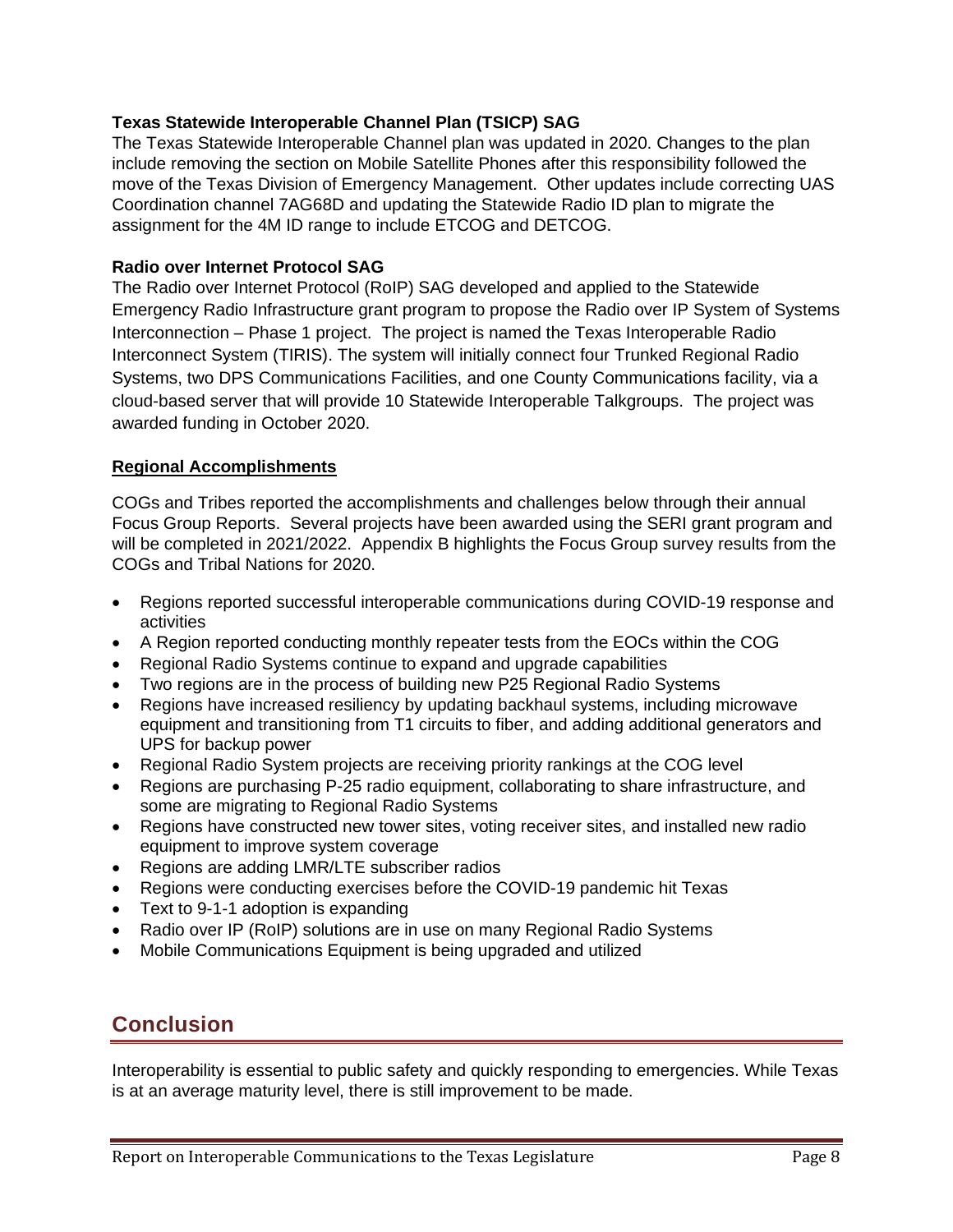As Texas seeks to improve our statewide interoperability maturity level, it is essential to have participation by local jurisdictions, and dedicated funding will help ensure that participation. Currently, Government Code Chapter 421 does not mandate involvement of local governments. This lack of participation contributes to the lack of training, collaboration, standardization, and adoption of the best practices.

Though available federal grant funding again decreased in 2020, additional state grant funding became available. It is anticipated that a corresponding increase in the maturity level will be achieved in future years.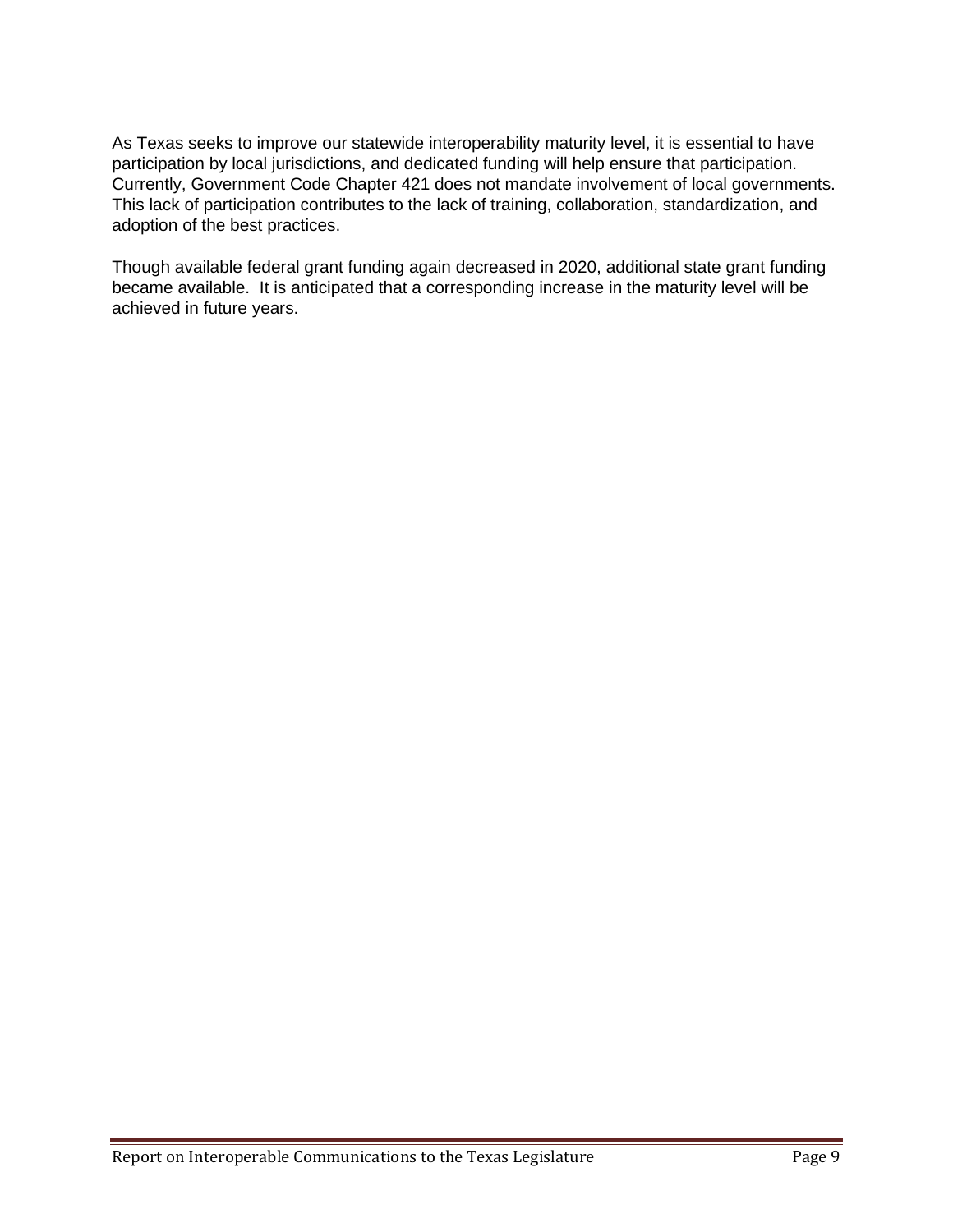## <span id="page-10-0"></span>**APPENDIX A: VOICE RADIO COMMUNICATIONS INTEROPERABILITY LEVELS ACROSS TEXAS**

### **THE TEXAS STATEWIDE COMMUNICATIONS INTEROPERABILITY MATURITY MODEL**

The Texas Statewide Communications Interoperability Maturity Model is based on the SAFECOM Interoperability Continuum.<sup>3</sup> The model outlines the evolution from the lowest level to the highest level of communications interoperability (Level One – least interoperable to Level Five – most interoperable). The map of Texas on page 12 highlights the 2020 status of each county regarding their level of interoperability in the "Voice Technology" lane of the model. The status is indicated by the distinctive colors associated with the five levels of interoperability. The information was obtained directly from the 24 COGs and 3 Federally Recognized Tribes in Texas through a survey submitted to TxDPS. As the map indicates, Texas has achieved a Level Three Mid-Range wireless communications interoperability rating on average.

Level One  $=$  The lowest level of interoperability, which is accomplished by physically exchanging radios to communicate with other agencies (swap radios).

 $Level Two =$  Minimal interoperability, which is accomplished with the use of gateway devices (electronically interconnecting two or more disparate radio systems through gateways).

Level Three = Mid-range interoperability using shared channels.

Level Four  $=$  Improved interoperability using shared proprietary system(s).

Level Five = The optimal level of full interoperability using P25 standards-based shared systems to communicate with other agencies.

\_\_\_\_\_\_\_\_\_\_\_\_\_\_\_\_\_\_\_\_\_

<sup>3</sup> https://www.cisa.gov/publication/interoperability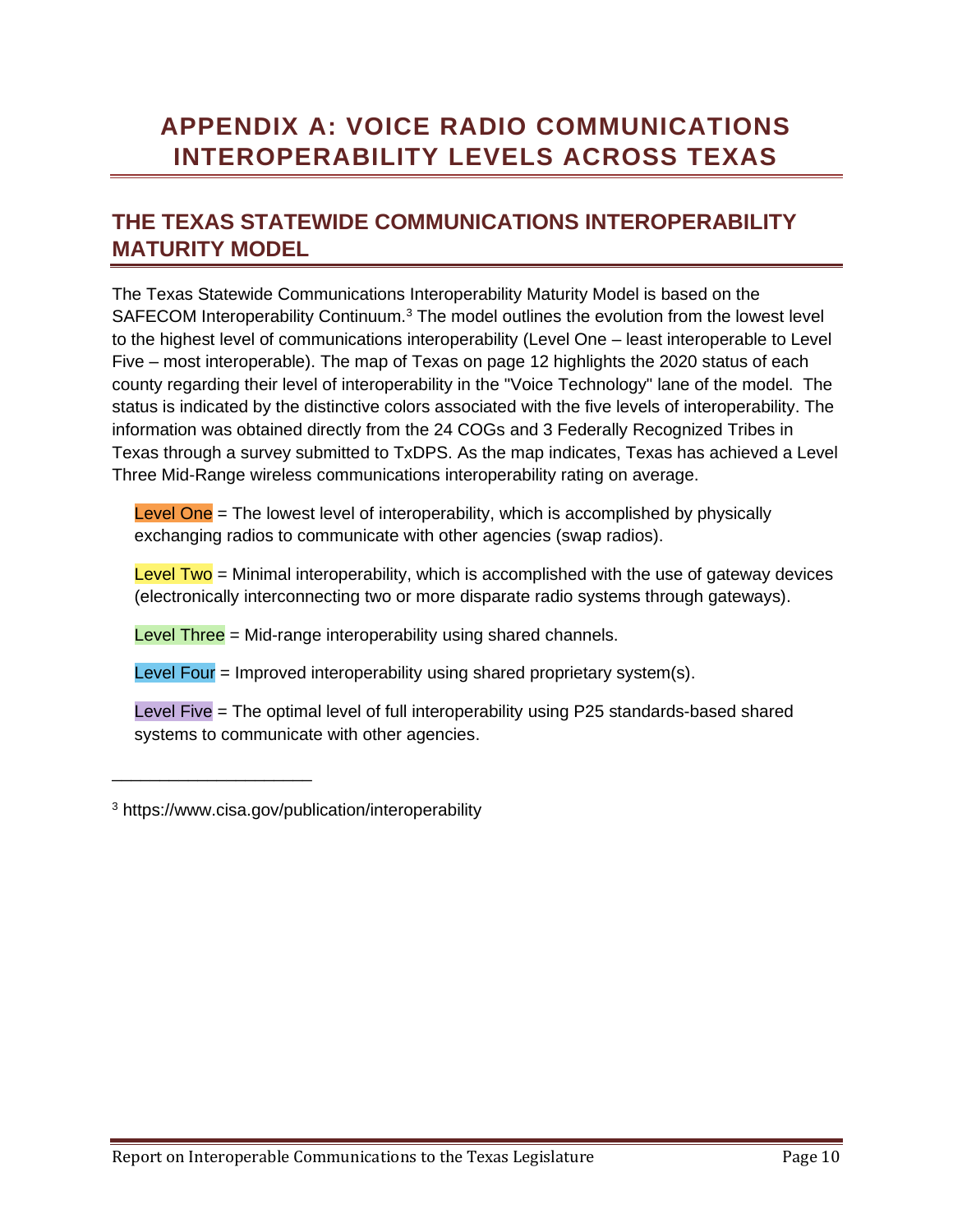| <b>Improved Interoperability</b><br><b>Interoperability Maturity</b><br>Governance<br>(Use of Proprietary Shared Systems)<br><b>Regional Committee Working</b><br><b>Model</b><br>within a Statewide<br>Level 3<br>Communications<br>Governance<br><b>Mid-Range Interoperability</b><br>Key Multi-Discipline Staff<br>(Use of Shared Channels)<br><b>Collaboration on a Regular</b><br><b>Basis</b><br><b>SOP</b><br>Governance<br>Level 2<br>National Incident Management<br>Key Multi-Discipline Staff<br><b>System Integrated SOPs</b><br><b>Limited Interoperability</b><br><b>Collaboration on a Regular</b><br><b>SOP</b><br>(Use of Gateways)<br><b>Basis</b><br><b>Regional Set of</b><br>Level 1<br><b>Communications SOPs</b><br><b>Minimal Interoperability</b><br><b>VOICE</b><br><b>DATA</b><br>Governance<br>(Swap Radios)<br><b>Informal Coordination</b><br><b>Technology</b><br><b>Technology</b><br><b>SOP</b><br><b>Standards-</b><br>Joint SOPs for Emergencies<br>Two-Way<br><b>Between Agencies</b><br><b>VOICE</b><br><b>DATA</b><br><b>Based Shared</b><br>Standards-<br><b>Technology</b><br>Technology<br>Governance<br><b>Based Sharing</b><br><b>Systems</b><br><b>SOP</b><br><b>Proprietary</b><br>One-Way<br><b>Individual Agencies Working</b><br><b>DATA</b><br><b>VOICE</b><br><b>Joint SOPs for Planned</b><br>Standards-<br><b>Shared</b><br>Independently<br><b>Technology</b><br><b>Technology</b><br><b>Events</b><br><b>Based Sharing</b><br><b>System</b><br>Custom<br><b>Shared</b><br><b>Training and Exercises</b><br><b>Interfaced</b><br><b>Channels</b><br><b>SOP</b><br>Regular Comprehensive Region<br><b>DATA</b><br><b>VOICE</b><br><b>Applications</b><br><b>Individual Agency SOPs</b><br><b>Training and Exercises</b><br>wide Training and Exercises<br><b>Technology</b><br><b>Technology</b><br>Multi-agency Full<br><b>Common</b><br>Gateway<br><b>Functional Exercises</b><br><b>Training and Exercises</b><br><b>Applications</b><br><b>VOICE</b><br><b>DATA</b><br><b>Involving All Staff</b><br><b>Multi-agency Tabletop</b><br><b>Usage</b> |                                        | <b>Texas Statewide Communications</b> |                             | Level 4 | Level 5 - Full Interoperability<br>(P25 Standards-Based, Shared Systems) |
|-----------------------------------------------------------------------------------------------------------------------------------------------------------------------------------------------------------------------------------------------------------------------------------------------------------------------------------------------------------------------------------------------------------------------------------------------------------------------------------------------------------------------------------------------------------------------------------------------------------------------------------------------------------------------------------------------------------------------------------------------------------------------------------------------------------------------------------------------------------------------------------------------------------------------------------------------------------------------------------------------------------------------------------------------------------------------------------------------------------------------------------------------------------------------------------------------------------------------------------------------------------------------------------------------------------------------------------------------------------------------------------------------------------------------------------------------------------------------------------------------------------------------------------------------------------------------------------------------------------------------------------------------------------------------------------------------------------------------------------------------------------------------------------------------------------------------------------------------------------------------------------------------------------------------------------------------------------------------------------------------------------------------------------------------------------------------------------------------------------|----------------------------------------|---------------------------------------|-----------------------------|---------|--------------------------------------------------------------------------|
|                                                                                                                                                                                                                                                                                                                                                                                                                                                                                                                                                                                                                                                                                                                                                                                                                                                                                                                                                                                                                                                                                                                                                                                                                                                                                                                                                                                                                                                                                                                                                                                                                                                                                                                                                                                                                                                                                                                                                                                                                                                                                                           |                                        |                                       |                             |         |                                                                          |
|                                                                                                                                                                                                                                                                                                                                                                                                                                                                                                                                                                                                                                                                                                                                                                                                                                                                                                                                                                                                                                                                                                                                                                                                                                                                                                                                                                                                                                                                                                                                                                                                                                                                                                                                                                                                                                                                                                                                                                                                                                                                                                           |                                        |                                       |                             |         | Interoperability Plan Framework                                          |
|                                                                                                                                                                                                                                                                                                                                                                                                                                                                                                                                                                                                                                                                                                                                                                                                                                                                                                                                                                                                                                                                                                                                                                                                                                                                                                                                                                                                                                                                                                                                                                                                                                                                                                                                                                                                                                                                                                                                                                                                                                                                                                           |                                        |                                       |                             |         |                                                                          |
|                                                                                                                                                                                                                                                                                                                                                                                                                                                                                                                                                                                                                                                                                                                                                                                                                                                                                                                                                                                                                                                                                                                                                                                                                                                                                                                                                                                                                                                                                                                                                                                                                                                                                                                                                                                                                                                                                                                                                                                                                                                                                                           |                                        |                                       |                             |         |                                                                          |
|                                                                                                                                                                                                                                                                                                                                                                                                                                                                                                                                                                                                                                                                                                                                                                                                                                                                                                                                                                                                                                                                                                                                                                                                                                                                                                                                                                                                                                                                                                                                                                                                                                                                                                                                                                                                                                                                                                                                                                                                                                                                                                           |                                        |                                       |                             |         |                                                                          |
|                                                                                                                                                                                                                                                                                                                                                                                                                                                                                                                                                                                                                                                                                                                                                                                                                                                                                                                                                                                                                                                                                                                                                                                                                                                                                                                                                                                                                                                                                                                                                                                                                                                                                                                                                                                                                                                                                                                                                                                                                                                                                                           |                                        |                                       |                             |         |                                                                          |
| <b>Training and Exercises</b><br><b>Swap Radios</b><br><b>Swap Files</b><br><b>Support Staff</b><br><b>Single Agency Tabletop</b><br><b>Usage</b>                                                                                                                                                                                                                                                                                                                                                                                                                                                                                                                                                                                                                                                                                                                                                                                                                                                                                                                                                                                                                                                                                                                                                                                                                                                                                                                                                                                                                                                                                                                                                                                                                                                                                                                                                                                                                                                                                                                                                         | <b>Technology</b><br><b>Technology</b> |                                       | Exercises for Key Field and |         | Daily Use Throughout Region                                              |
| <b>Exercises for Key field and</b><br><b>Regional Incident</b><br><b>Support Staff</b><br><b>Training and Exercises</b><br>Management<br><b>Usage</b>                                                                                                                                                                                                                                                                                                                                                                                                                                                                                                                                                                                                                                                                                                                                                                                                                                                                                                                                                                                                                                                                                                                                                                                                                                                                                                                                                                                                                                                                                                                                                                                                                                                                                                                                                                                                                                                                                                                                                     |                                        |                                       |                             |         |                                                                          |
| <b>General Orientation on</b><br><b>Localized Emergency</b><br>Usage<br><b>Equipment and Applications</b><br><b>Incidents</b><br><b>Localized Emergency</b>                                                                                                                                                                                                                                                                                                                                                                                                                                                                                                                                                                                                                                                                                                                                                                                                                                                                                                                                                                                                                                                                                                                                                                                                                                                                                                                                                                                                                                                                                                                                                                                                                                                                                                                                                                                                                                                                                                                                               |                                        |                                       |                             |         |                                                                          |
| <b>Incidents</b><br><b>Usage</b><br><b>Planned Events</b>                                                                                                                                                                                                                                                                                                                                                                                                                                                                                                                                                                                                                                                                                                                                                                                                                                                                                                                                                                                                                                                                                                                                                                                                                                                                                                                                                                                                                                                                                                                                                                                                                                                                                                                                                                                                                                                                                                                                                                                                                                                 |                                        |                                       |                             |         |                                                                          |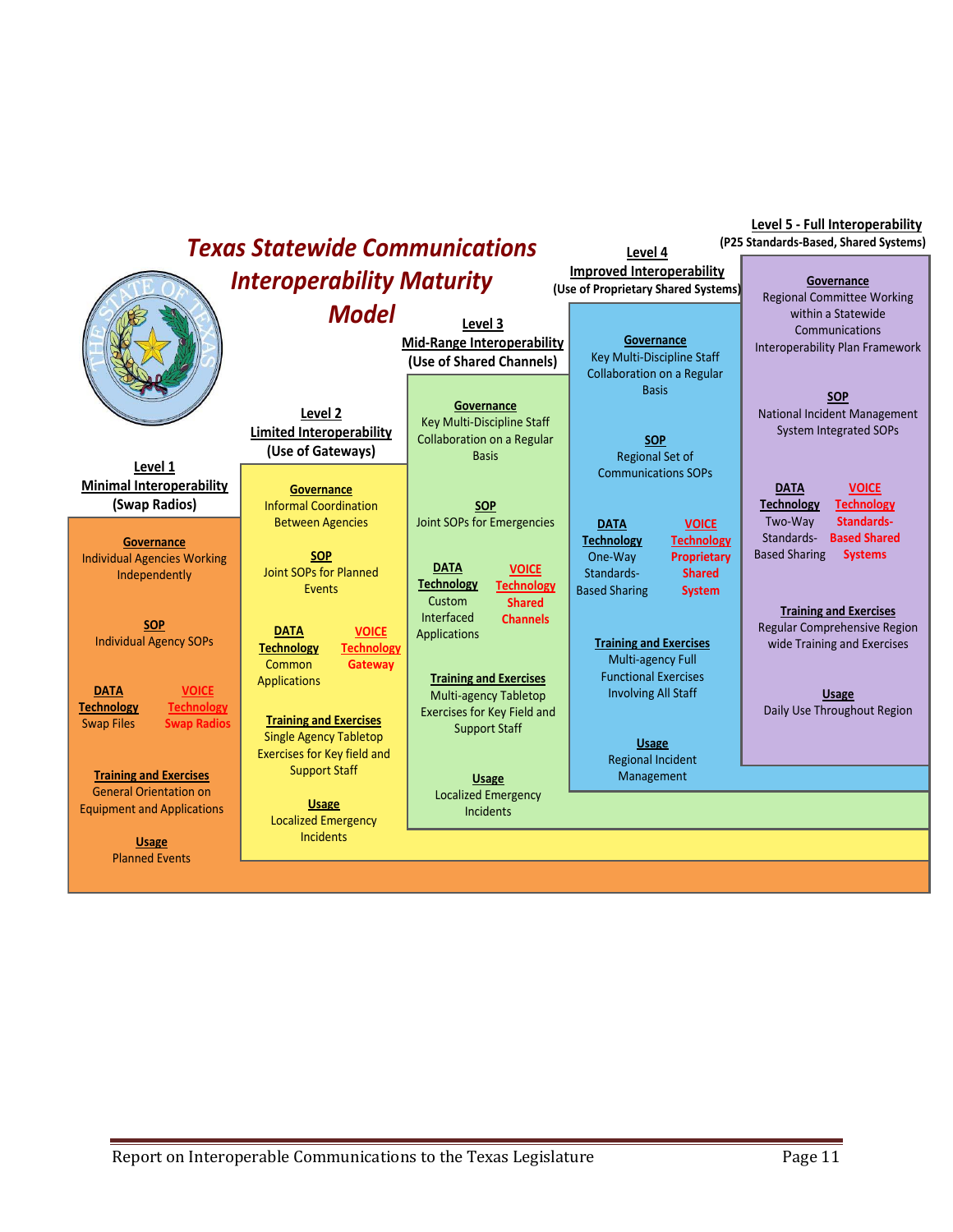**2020**

## **Texas Statewide Voice Communications Interoperability Color-Coded Map by COGs and Counties**

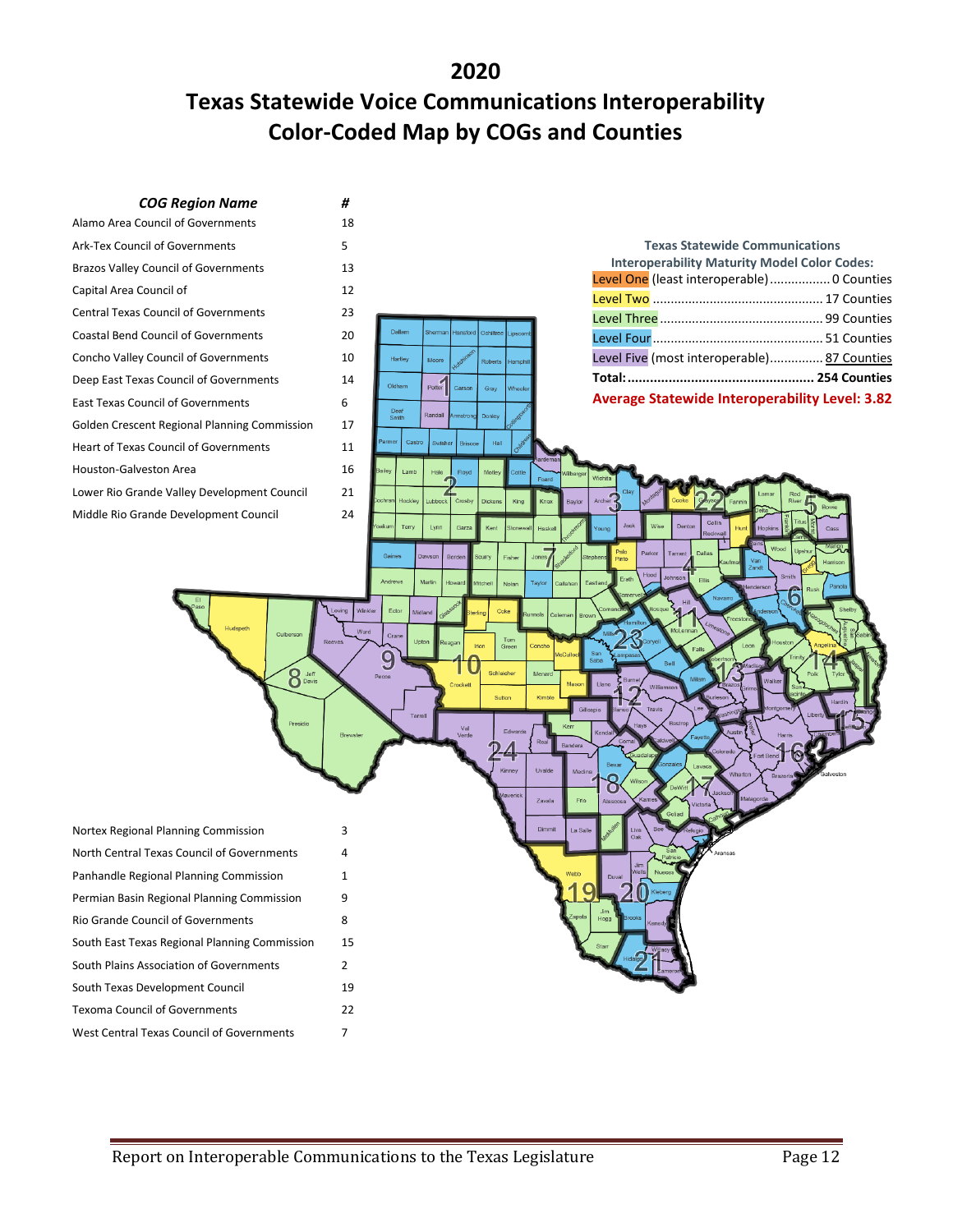## **APPENDIX B: 2020 FOCUS GROUP SURVEY RESULTS**

#### **Governance**

- 96% of Texas COGs and Tribes reported that they have a Homeland Security Committee that meets regularly to set Interoperable Communications priorities
- 66% of the Committees meet as needed, but all meet at least annually
- 54% of Texas COGs have updated contact lists with the SWIC Office
- 87% of Texas COGs reported having met with regional decision makers or elected officials to promote interoperability and support sustainable funding for communications
- Only 31% of Texas COGs participated in a public event displaying communications equipment due to COVID-19 restrictions

#### **Planning and Procedures**

- 20 Texas COGs, Tribes and the State Agencies completed the Focus Group Survey
- COGs and Tribes are working to update their Regional Interoperable Communications Plans (RICPs) and SOPs
	- o 77% of COGs and Tribes have or are in the process of updating their RICP within the last 3 years
	- $\circ$  40% of COGs and Tribes have or are in the process of updating their SOP within the last 3 years
- Adoption of the Texas Statewide Interoperability Channel Plan (TSICP) MOU is improving
	- o 18% of COGs and Tribes report 0-25% of their agencies have adopted the MOU
	- o 9% report 26-50% adoption
	- o 31% report 51-75% adoption
	- o 41% report 76-100% adoption

#### **Training, Exercises and Evaluation**

- 52% of COGs and Tribes reported that they had not conducted a multi-agency communication focused exercise within the last year
	- o 14% reported 1-5 agencies participated
	- o 33% reported more than 5 agencies participated
	- o 52% reported no exercises were conducted within the COG/RPC.
- 67% of COGs and Tribes reported that Communications Drills are conducted on a regular basis and agencies are participating
	- o 19 % conduct drills with 1-5 agencies participating
	- o 48% conduct drills with more than 5 agencies participating
	- o 33% do not conduct drills
- 76% of COGs and Tribes have not reviewed or updated assets and equipment loaded into the CASM database
	- o 14% have updated 1-5 agencies in the database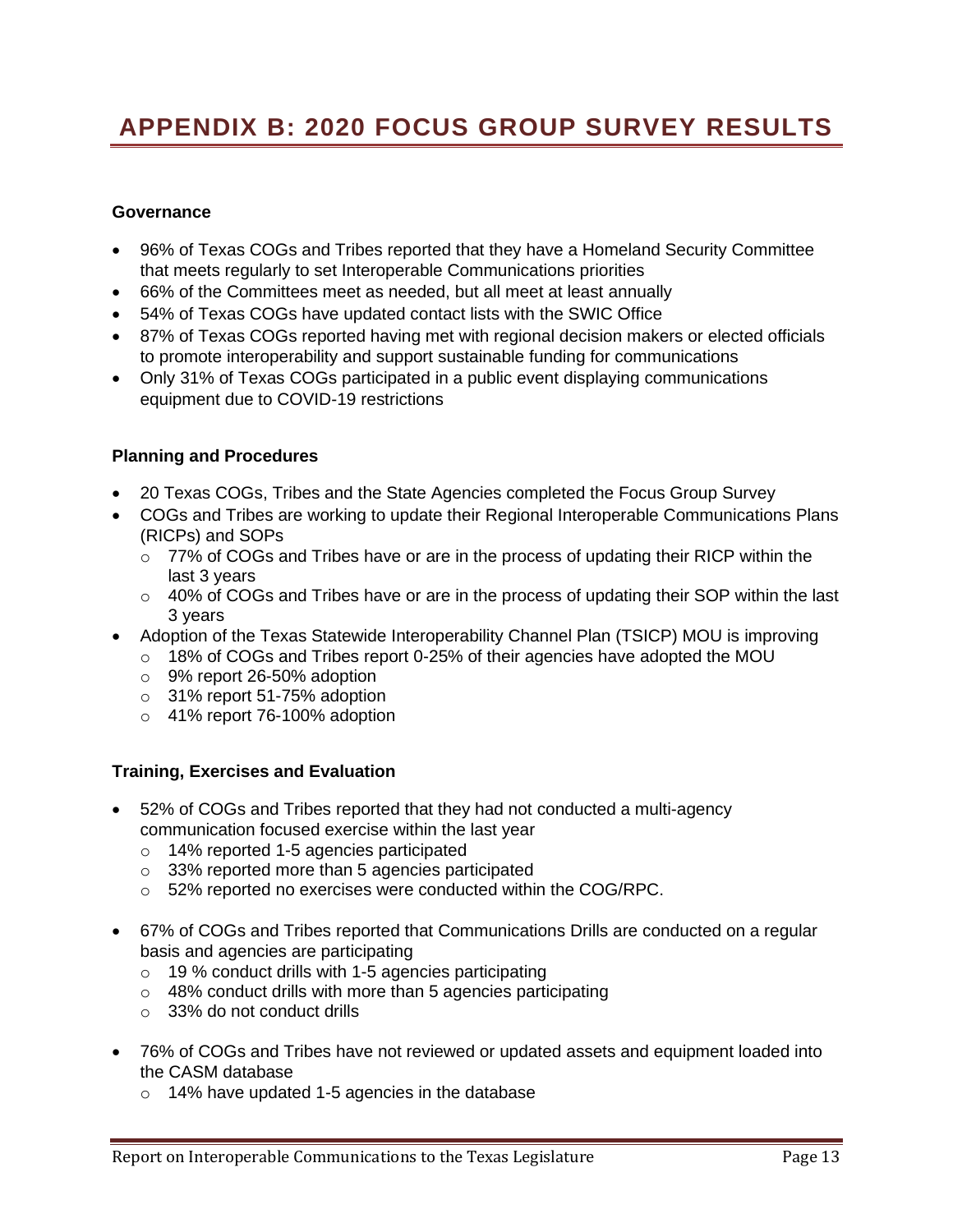- o 10% have updated more than 5 agencies
- o 76% have made no updates in the database
- 76% of COGs and Tribes have not designated a point-of-contact for maintaining the list of COMU personnel within the COG or Tribe

#### **Technology and Infrastructure**

- COGs and Tribes report that P-25 standards are being adopted for communications infrastructure and subscriber equipment
	- o 71% report that 75-100% of their agencies use P-25 equipment
	- o 14% report that 50-75% of their agencies use P-25 equipment
	- o 15% report that less than 50% of their agencies use P-25 equipment
- COGs and Tribes report that P-25 radios have been programmed in accordance to the **TSICP** 
	- $\circ$  86% report that 75-100% of their agencies have programmed radios to the TSICP
	- $\circ$  5% report that 50-75% of their agencies have programmed radios to the TSICP
	- $\circ$  10% report that less than 25% of their agencies programmed radios to the TSICP
- COGs and Tribes report that many agencies have executed the TSICP MOU
	- o 38% report that 75-100% of their agencies have executed the MOU
	- o 33% report that 50-75% of their agencies have executed the MOU
	- o 10% report that 25-50% of their agencies have executed the MOU
	- o 19% report that less than 25% of their agencies have executed the MOU

#### **Communications Coordination**

- COGs and Tribes report mixed results with updating Regional SOPs within the last three years
	- o 57% report that Regional SOPs have been updated or reviewed
	- o 43% report that Regional SOPs have not been updated or reviewed

#### **Cybersecurity**

- COGs and Tribes report that agencies are conducting Cybersecurity Threat Assessments
	- o 19% report that 75-100% of their agencies have done assessments
	- o 33% report that 50-75% of their agencies have done assessments
	- o 10% report that 25-50% of their agencies have done assessments
	- o 38% report that less than 25% of their agencies have done assessments
- COGs and Tribes indicate that Land Mobile Radio, Broadband Applications, 9-1-1/CAD, Alerts and Warnings and IT Infrastructure are technologies included in cybersecurity threat assessments.
- COGs and Tribes report less success in the development of Cybersecurity Incident Action Plans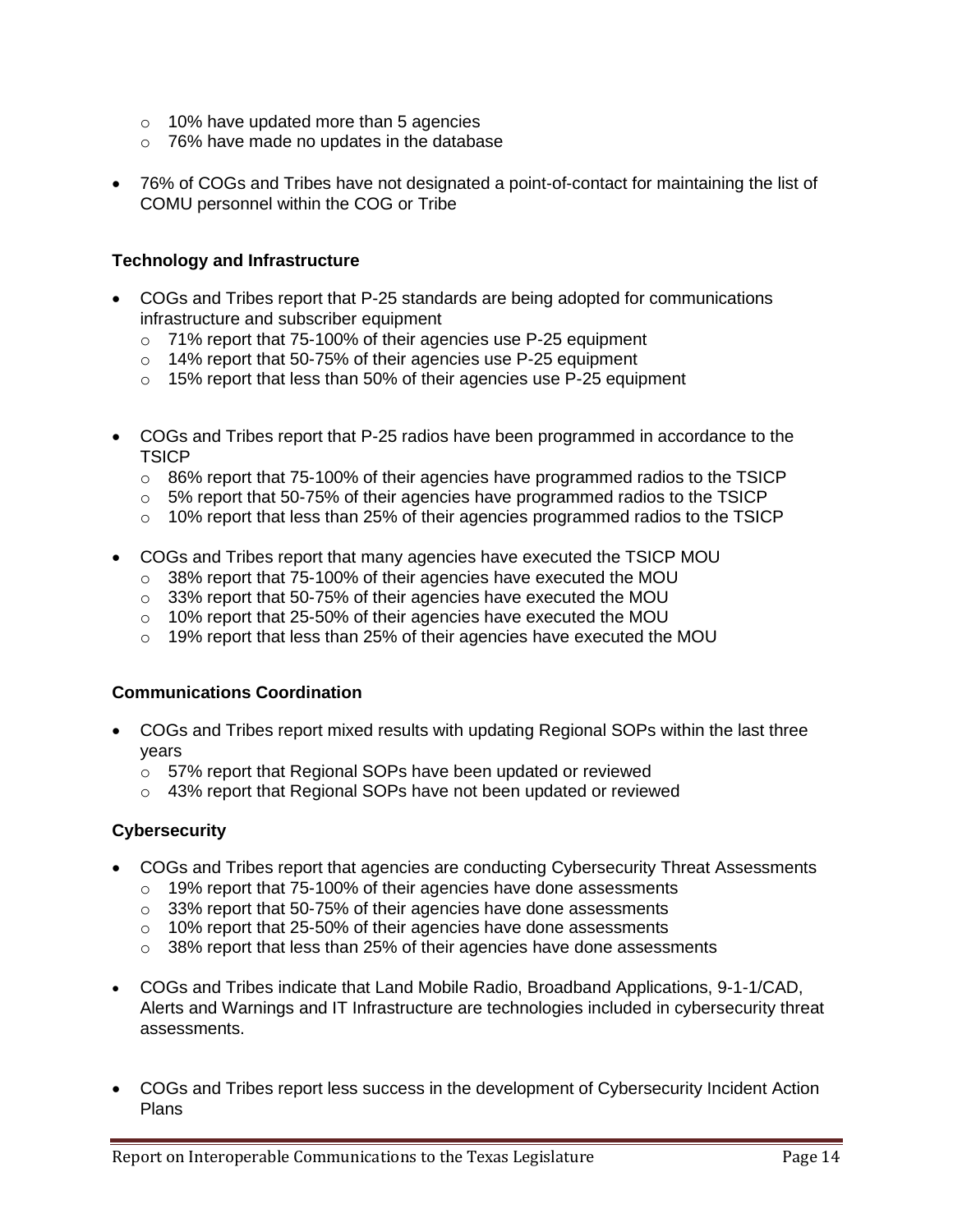- o 0% report that 75-100% of their agencies have developed plans
- o 24% report that 50-75% of their agencies have developed plans
- o 19% report that 25-50% of their agencies have developed plans
- o 57% report that less than 25% of their agencies have developed plans

#### **Capability Gaps reported during the COG and Tribe Focus Group survey:**

- Funding is the number one gap indicated in the Focus Group survey.
	- $\circ$  M&O costs, P25 subscriber equipment; equipment upgrades; equipment for VFDs and Rural EMS agencies
	- $\circ$  One region would need extensive infrastructure upgrades and approximately 40 million dollars in multiband subscriber equipment to prepare to move to a region-wide system.
	- o Funding for monthly Maintenance is required for joining and operating a region/county system. There is a resistance to join a system because of the monthly maintenance costs.
- The ability for Information Sharing is a growing gap.
- Coverage gaps were indicated by additional tower sites needed
- Planning: One area indicated fractured regional planning, indicating that the RICP needs to be updated; another area indicated the need to update their SOP
- Several technology gaps were also indicated:
	- $\circ$  In some cases, vendors may have sold non-P25 compliant hardware to smaller agencies or non-traditional public safety agencies such as ISDs, private EMS, and volunteer services.
	- $\circ$  Finding a solution that will allow us to tie our existing 25 systems together when needed
	- $\circ$  Even if day-to-day needs don't seem to indicate a need to be on a large regional system, jurisdictions are seeing the benefits to join them. There continues to be a push for the concept of breaking down silos and working more cooperatively to achieve this level of interoperability.
	- $\circ$  There is no real infrastructure in the region to support a shared radio system currently. Every agency has their own systems, and all are end of life and barely functioning.
	- $\circ$  In some cases, cities have decided to purchase their own core system and bypass the existing regional system and plan to connect to other Regional Radio Systems

#### **COGs and Tribes reported the following barriers that prevent enhancing interoperability:**

- Funding and integration of desperate networks and frequency bands within a region is still a barrier. Keeping up with technology advances both in infrastructure and subscriber units stretch funding too thin
- Radio system coverage issues:
	- $\circ$  Coverage gaps that are present in VHF, become large gaps in the ability to migrate to a 7/800MHz Regional Radio System.
	- o Integration of desperate radio systems (VHF vs 7/800Mhz), the increasing need for encryption and GPS and LTE integration
- Securing redundancy in data backhaul and now winterizing and improving backup electrical generation, propane refueling and battery backup systems
- Availability of portable repeaters for major events challenges daily operations.
- Lack of interconnection of radio systems to accomplish roaming between them, or codeplug standardization create interoperability issues